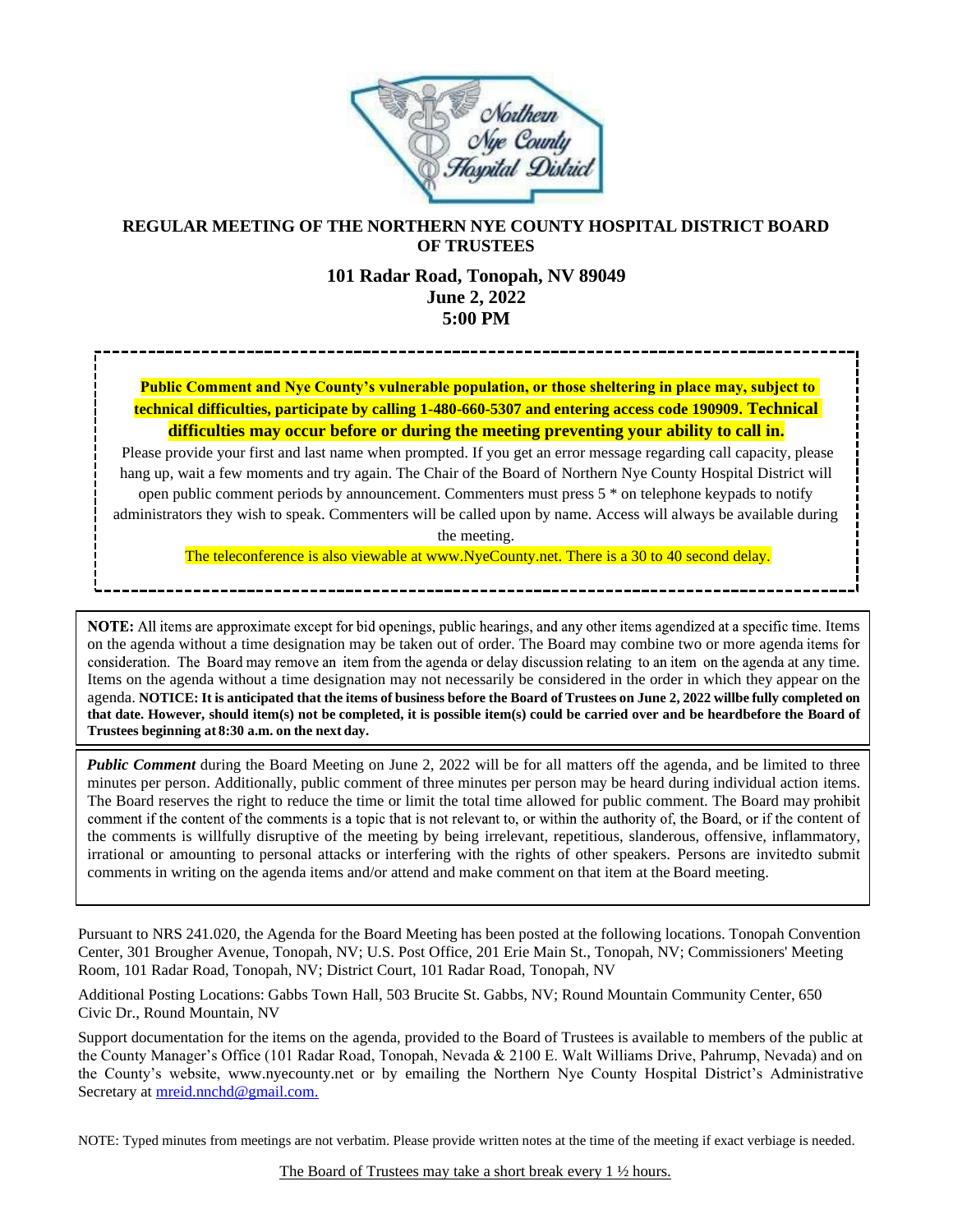# **NORTHERN NYE COUNTY HOSPITAL DISTRICT BOARD OF TRUSTEES AGENDA**

## **ITEM # SUBJECT June 2, 2022**

Special Note: Any member of the public who is disabled and requires accommodation or assistance at this meeting is requested to notify the Northern Nye County Hospital District's Administrative Office at [mreid.nnchd@gmail.com o](mailto:mreid.nnchd@gmail.com)r call (775) 764-2415 prior to the meeting.

- **1. Pledge of Allegiance**
- **2. GENERAL PUBLIC COMMENT (Three-minute time limit per person.) Action will not be taken on the matters considered during this period until specifically included on an agenda as an action item (first).**
- **3. Approval of the Agenda for June 2, 2022.**
- **4. Announcements(first)**
- **5. For Possible Action – Emergency Items**
- **6. Trustees'/Liaison Comments (This item limited topics/issues proposed for future workshops/agendas)**

### **GENERAL BUSINESS**

- **7. For Possible Action** Discussion and deliberation of the minutes from the **[April 21, 2022](https://www.nyecountynv.gov/DocumentCenter/View/41289/Minute)** regular meeting.
- **8.** [No Action](https://www.nyecountynv.gov/DocumentCenter/View/41290/Lobbyit) Presentation by LobbyIt of Washington D.C. of all recent activities performed on behalf of the District in accordance with the Contract for Federal Government Affairs Services as approved by the District on September 17, 2020.
- **9.** [No Action](https://www.nyecountynv.gov/DocumentCenter/View/41285/Biowerx-Report-May-2022) **-** Presentation and monthly report for Biowerx by Dr. Russell Pillers pursuant to the professional services agreement entered into on October 25th, 2018.
- **10.** [For Possible Action](https://www.nyecountynv.gov/DocumentCenter/View/41286/EAPC-Architects-Engineers---AIA-B103-2017-Doc---Signed) Discussion and deliberation to accept, amend and accept, or deny a proposal by Biowerx and SixCo Nevada to have the Northern Nye County Hospital District enter into a contract with EAPC Architects Engineers to perform Criteria Architect services related to construction of a new hospital facility in Tonopah.
- **11.** [For Possible Action](https://www.nyecountynv.gov/DocumentCenter/View/41287/HRSA-CDS-Budget-2-June-2022docx) Discussion and deliberation to accept, amend and accept, or deny a rough budget for the sole purpose of completing the 'Design Only' HRSA CDS \$2M application.
- **12.** For [Possible](https://www.nyecountynv.gov/DocumentCenter/View/41288/Invoice) Action **–** Approval of invoices for payment.

### **13. GENERAL PUBLIC COMMENT (second)**

- **14. ANNOUNCEMENTS (second)**
- **15. ADJOURN**

*Public Comment and Nye County's vulnerable population, or those sheltering in place may, subject to technical difficulties, participate by calling 1-480-660-5307 and entering access code 190909. Technical difficulties may occur before or during the meeting preventing your ability to call in.*

*Please provide your first and last name when prompted. If you get an error message regarding call capacity, please hang up,*